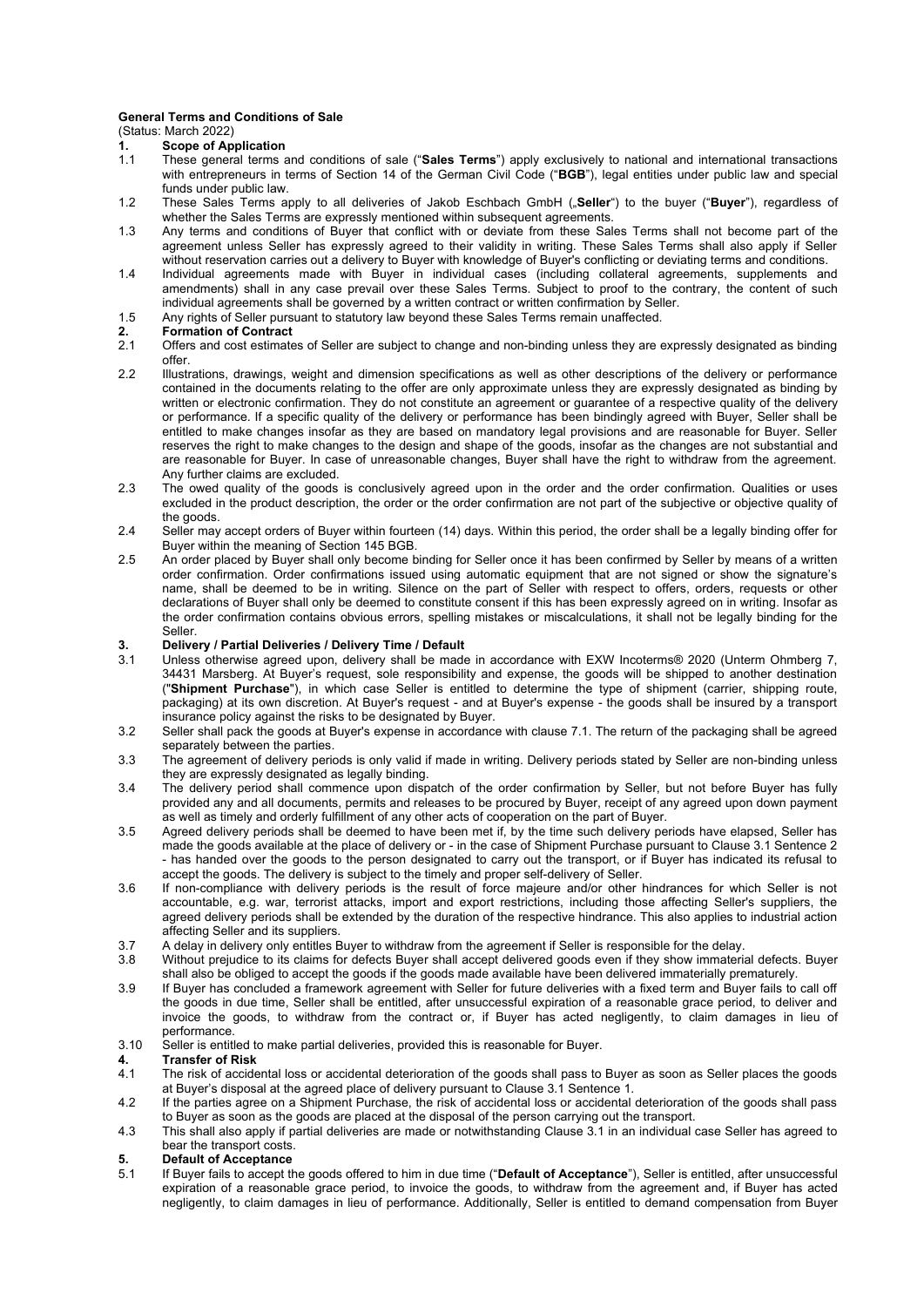for all additional costs incurred due to Buyer's Default of Acceptance (e.g. storage and receipt of goods).

- 5.2 If Buyer is in Default of Acceptance (Clause 5.1), Seller may demand compensation for the resulting damage as follows: 0.5% of the net price of the goods per day of default, but no more than a total of 5% of the net price of the goods. The parties retain the right to claim further damages as well as to provide evidence of lesser damages.
- 5.3 Notwithstanding Clauses 4.1 and 4.2, the risk of accidental loss or accidental deterioration of the goods shall pass to Buyer at the time Buyer enters into Default of Acceptance.

### **6. Operational disruptions / Force Majeure**

- If Seller is hindered from fulfilling its contractual obligations, in particular from delivering the goods on schedule due to force majeure, Seller shall be released from the respective obligation to perform for the duration of the hindrance as well as a reasonable start-up period, without being liable to pay damages to Buyer. The same applies if the performance of its obligations is made unreasonably difficult or temporarily impossible for Seller due to unforeseeable circumstances for which Seller is not responsible, in particular but not limited to official measures (irrespective of their legality), official orders, measures or restrictions due to an epidemic (in particular the Covid-19 epidemic), energy shortage, shortage of means of transport, power failure, failure of telecommunication links or significant operational disruptions.
- 6.2 Force majeure is defined as all unusual, unforeseeable events independent of the will and influence of the parties, such as in particular but not limited to natural disasters, terrorist attacks, political unrest, epidemics, official measures, blockades, sabotage, embargo, strike, lockout and other industrial action.
- 

#### **7. Prices**

- 6.3 Seller will inform Buyer in a timely manner if such events have occurred.<br> **7.1** The agreed upon price in Euro shall apply, which derives from the order The agreed upon price in Euro shall apply, which derives from the order confirmation plus VAT and shall be understood as EXW Incoterms® 2020, unless otherwise agreed upon in writing. Notwithstanding EXW Incoterms® 2020, the cost of packing the goods shall not be included in the price and shall be charged to Buyer. The costs for packaging of the goods will be invoiced separately.
- 
- 7.2 VAT is not included in the price and shall be invoiced separately at the statutory rate applicable on the date of invoicing. Notwithstanding Section 195 BGB, Seller's claims for payment of the purchase price are subject to a limitation period of five years.

#### **8. Terms of payment / Set-off / Right of retention**

- 8.1 Unless otherwise agreed in writing, all payments shall be made without any deductions within 30 days of the date of invoice - but not before delivery.
- 8.2 The deduction of a discount shall only be permissible if agreed upon separately in writing.
- 8.3 If Buyer exceeds the payment period, Seller is entitled to charge default interest at a rate of 9 percentage points above the base interest rate in accordance with Section 247 BGB. Seller reserves all rights to claim further damages.
- 8.4 If Buyer is in default, Seller is entitled to demand immediate payment on all claims arising from the business relationship with Buyer, regardless of whether these claims are due for payment.
- 8.5 Buyer may only offset claims by Seller or exercise a right of retention if Buyer's counterclaim is undisputed or final and nonappealable. Buyer shall only be entitled to exercise a right of retention if its counterclaim is based on the same contractual relationship.
- 8.6 Seller shall be entitled to perform or render outstanding deliveries or performances only against payment in advance or the provision of collateral if, after conclusion of the agreement, circumstances become known which are likely to significantly reduce Buyer's creditworthiness and as a result of which payment of outstanding claims of Seller by Buyer arising from the respective contractual relationship is jeopardized. This applies accordingly if Buyer refuses or fails to pay outstanding claims of Seller and there are no undisputed or final and non-appealable counterclaims of Buyer against Seller's claims.

#### **9. Quality of the goods / obligation to update**

- 9.1 The quality of the goods owed shall be conclusively agreed upon in the order and the order confirmation.
- 9.2 Qualities or uses excluded in the product description, the order or the order confirmation are not part of the subjective or objective quality of the goods. This shall also apply to accessories and instructions/manuals.
- 9.3 Goods with digital elements pursuant to Section 327a paragraph 3 BGB and digital content and digital services pursuant to Sections 327 and 327a BGB ("**Digital Products**") shall not be updated by Seller.
- 9.4 Unless otherwise agreed upon, digital elements of a good or of the digital products shall not be made available on-going.
- 9.5 If an update is contractually agreed or otherwise obligatory for the Seller, the term during which the Seller provides updates for Digital Products or goods with digital elements shall in any case end no later than upon expiration of the warranty claims pursuant to Section 12.1.
- 9.6 Seller is entitled to update and change digital contents, digital services and digital elements. In the event of changes within the meaning of Section 327r BGB, Seller shall notify the Buyer in advance with reasonable notice.

#### **10. Warranty / Examination of goods and notice of defect**

- 10.1 Buyer's rights in respect of defects are subject to Buyer having duly complied with its statutory obligation to inspect the goods and to give notice of defects (Sections 377, 381 German Commercial Code ("**HGB**")), in particular to inspect the delivered goods without undue delay upon receipt and to notify Seller without undue delay in writing of any evident defects and defects which were identifiable upon such inspection.
- 10.2 Buyer is obliged to notify Seller in writing of any hidden defects without undue delay after such defect has been discovered. The notification shall be deemed to be without undue delay within the meaning of Sentence 1 if it is made within eight (8) working days, whereby receipt of the notification by Seller shall be decisive for meeting the notification period.
- 10.3 Buyer shall describe the respective reported defect in the written notification to Seller.
- 10.4 If Buyer fails to properly examine the goods and/or give proper notice, the goods shall be deemed accepted and Seller's liability for the defect shall be excluded, including all warranty rights. Section 377 HGB shall apply accordingly.
- 10.5 Claims for supplementary performance shall be excluded in the case of minor deviations which are reasonable for Buyer. 10.6 In the event of defects of the goods, Seller is primarily entitled at its own discretion to supplementary performance by
- remedying the defect free of charge ("**rectification**") or by delivering defect-free goods ("**replacement delivery**"). 10.7 If the goods are not located at the place of delivery, Buyer shall bear all additional costs resulting from remedying defects incurred by Seller, unless the transfer to another location is in accordance with the contractual usage of the goods. This applies accordingly to any claims for reimbursement of expenses by Buyer pursuant to Sections 445a, 327u BGB.
- 10.8 Buyer's warranty rights shall not apply
- a) in case of natural wear and tear and natural deterioration,
- b) in the event of defects arising after the transfer of risk as a result of improper handling (for example, deviating from the operating instructions), improper storage and care or excessive stress or use or unsuitable operating materials,
- c) in the case of defects which arise due to force majeure, special external influences which are not assumed under the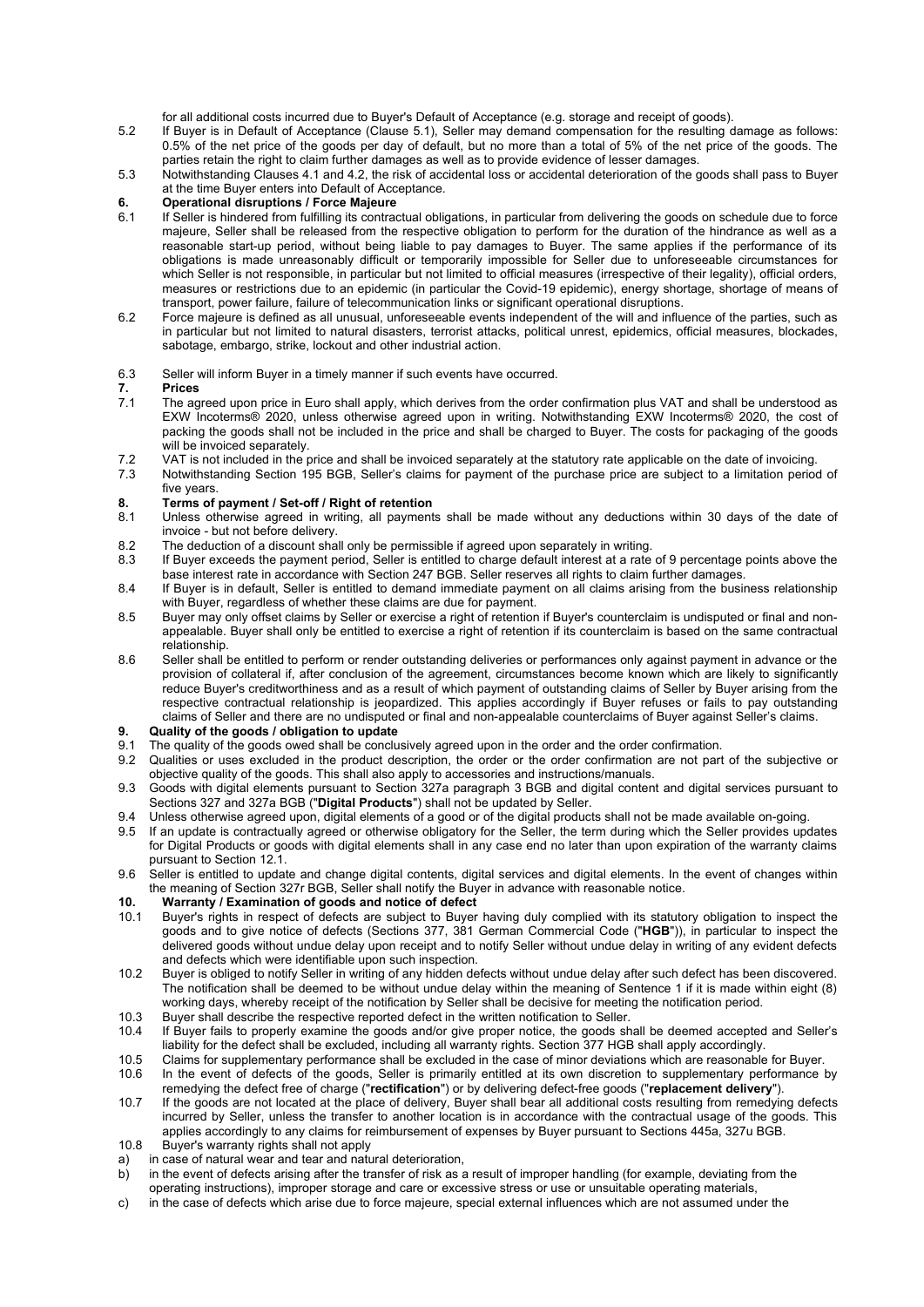agreement, or due to use of the goods which is not in accordance with the agreed or usual usage;

- d) in the cases mentioned in Section 442 BGB.<br>10.9 Seller is not liable for defects resulting from
- Seller is not liable for defects resulting from Buyer's request for processing or choice of material deviating from Seller's specifications.
- **11. Liability**
- Seller is liable without limitation irrespective of the legal grounds in the event of breach of a guarantee or injury to life, limb or health. The same applies to intent and gross negligence of executive bodies and executive employees. Liability for simple vicarious agents (Section 278 BGB) shall be excluded to the extent permitted by law.
- 11.2 Subject to the exceptions set out in Clause 11.1, Seller is only liable for slight negligence if cardinal obligations are breached. Cardinal obligations are such obligations whose fulfillment is essential for the proper execution of the contract and on whose fulfillment the contractual partner generally relies and may rely.
- 11.3 In the event of a slightly negligent breach of cardinal obligations, default and impossibility, Seller's liability shall be limited to the foreseeable damage typical under the agreement. Indirect damage and consequential damage resulting from defects shall only be eligible for compensation insofar as such damage is typically to be expected when using the goods as **intended**
- 11.4 In the event that a delivery is not made on schedule, Seller's liability for any damage incurred by Buyer as a result of the delay shall be limited to a maximum of 5% of the agreed net price, subject to the exceptions set out in this Clause 11. The parties retain the right to claim further damages as well as to provide evidence of lesser damages.

## **12. Limitation**

- The limitation period for Buyer's claims for supplementary performance, withdrawal from the contract and reduction of the purchase price due to defects shall be twelve (12) months. This shall also apply to contractual and non-contractual claims for damages of Buyer based on a defect of the goods, unless the application of the regular statutory limitation period (Sections 195, 199 BGB) would lead to a shorter limitation period in individual cases.
- 12.2 The limitation period pursuant to Section 12.1 shall also apply to any contractual or statutory claims of the Buyer regarding the update of goods with digital elements or Digital Products.
- 12.3 The limitation period for Buyer's claims based on defects shall commence upon delivery of the goods or, if acceptance is required, from the date of acceptance. The limitation period shall also commence upon Default of Acceptance by Buyer.
- 12.4 The limitation period shall not recommence as a result of supplementary performance. The unconditional supplementary performance by Seller does not constitute an acknowledgement of any warranty claims of Buyer on the part of Seller.
- 12.5 The limitation period for claims for damages for breach of other contractual obligations due to slight negligence shall be one (1) year from the end of the year in which the claim arose and Buyer obtained knowledge of the circumstances giving rise to the claim and the person of the debtor or should have obtained such knowledge without gross negligence.
- 12.6 Notwithstanding the foregoing, the statutory limitation period shall apply in the event of injury to life, limb or health, for damages under the Product Liability Act and for damages caused by fraudulent conduct, intent, gross negligence or negligent breach of material contractual obligations.
- 12.7 Notwithstanding Clause 12.1, the statutory limitation period shall apply if the goods are used for a building and a defect in such building results therefrom.

#### **13. Retention of Title**

- 13.1 All deliveries are subject to retention of title. The goods delivered by Seller shall remain property of Seller ("**Retained Goods**") until Buyer has paid the agreed purchase price in full.
- 13.2 In addition, Seller shall remain owner of the goods until full payment of all secured claims of Seller against Buyer arising from contractual relationships between the parties.
- 13.3 Buyer shall be obliged to treat the Retained Goods with care for the duration of the retention of title. In particular, Buyer shall carry out all necessary inspection and maintenance work on the Retained Goods in a proper and timely manner at its own expense.
- 13.4 The Buyer is obliged to insure the goods at his own expense against any damage caused by fire, water or theft at their original value to a sufficient extent. Buyer hereby assigns to Seller all claims for compensation arising from such insurance. Seller hereby accepts the assignment. If an assignment should not be permissible, Buyer hereby irrevocably instructs the insurer to effect any payments only to Seller. Further claims of Seller remain unaffected. Upon request, Buyer shall provide Seller with evidence of such insurance.
- 13.5 Buyer is not entitled to pledge the Retained Goods to third parties, to assign them to third parties by way of collateral or to make any other dispositions endangering Seller's ownership. Buyer must notify Seller immediately in writing, provide all necessary information, notify the third party of Seller's rights arising from its title and support all measures of Seller to protect Retained Goods, if and insofar as the Retained Goods owned by Seller are seized, confiscated or otherwise exposed to third party access. If the third party is not in a position to reimburse Seller for the judicial and extrajudicial costs of an action pursuant to Section 771 of the German Code of Civil Procedure ("**ZPO**"), Buyer is liable for all losses incurred by Seller.
- 13.6 Buyer is revocably entitled to resell the Retained Goods in the course of ordinary business. Buyer hereby assigns to Seller all claims against the purchaser arising from the resale of the Retained Goods in the amount of the final invoice amount agreed with Seller, including VAT and all subsidiary rights. Seller accepts the assignment. If the Retained Goods are sold jointly with other goods not supplied by Seller, the claim arising from the sale shall be assigned in the ratio of the value of the Retained Goods (final invoice amount including VAT) to the other goods sold. If an assignment is not permissible, Buyer hereby irrevocably instructs the third-party debtor to effect any payments only to Seller.
- 13.7 Buyer is revocably authorized to collect the claims assigned to Seller in trust for Seller in its own name. Seller's right to collect these claims shall not be affected. Seller shall not assert the claims and shall not revoke authorization to collect as long as Buyer duly meets its payment obligations, is not in default of payment, does not suspend its payments and no application is made to open insolvency proceedings against Buyer's assets.
- 13.8 Any processing, mixing, combination or transformation of the Retained Goods by Buyer is always carried out in the name and on behalf of Seller. Buyer's existing expectant right shall remain in force. If the Retained Goods are processed with other goods not owned by Seller, Seller acquires co-ownership of the resulting product in proportion to the objective value of the Retained Goods to the other processed goods at the time of processing. The same applies in the event of mixing. If the mixing takes place in such a way that the Retained Goods are to be regarded as the main object, it is agreed that the Buyer shall transfer co-ownership to Seller pro rata and shall hold the sole ownership or co-ownership thus created on behalf of Seller. If Buyer obtains a claim for compensation against a third party by combining the goods with real property, Buyer hereby assigns such claim to Seller. Seller accepts this assignment.
- 13.9 Seller is obliged to release any collateral to which it is entitled at Buyer's request insofar as the realizable value of the collateral exceeds Seller's claims arising from the business relationship with Buyer by more than 10%, taking into account